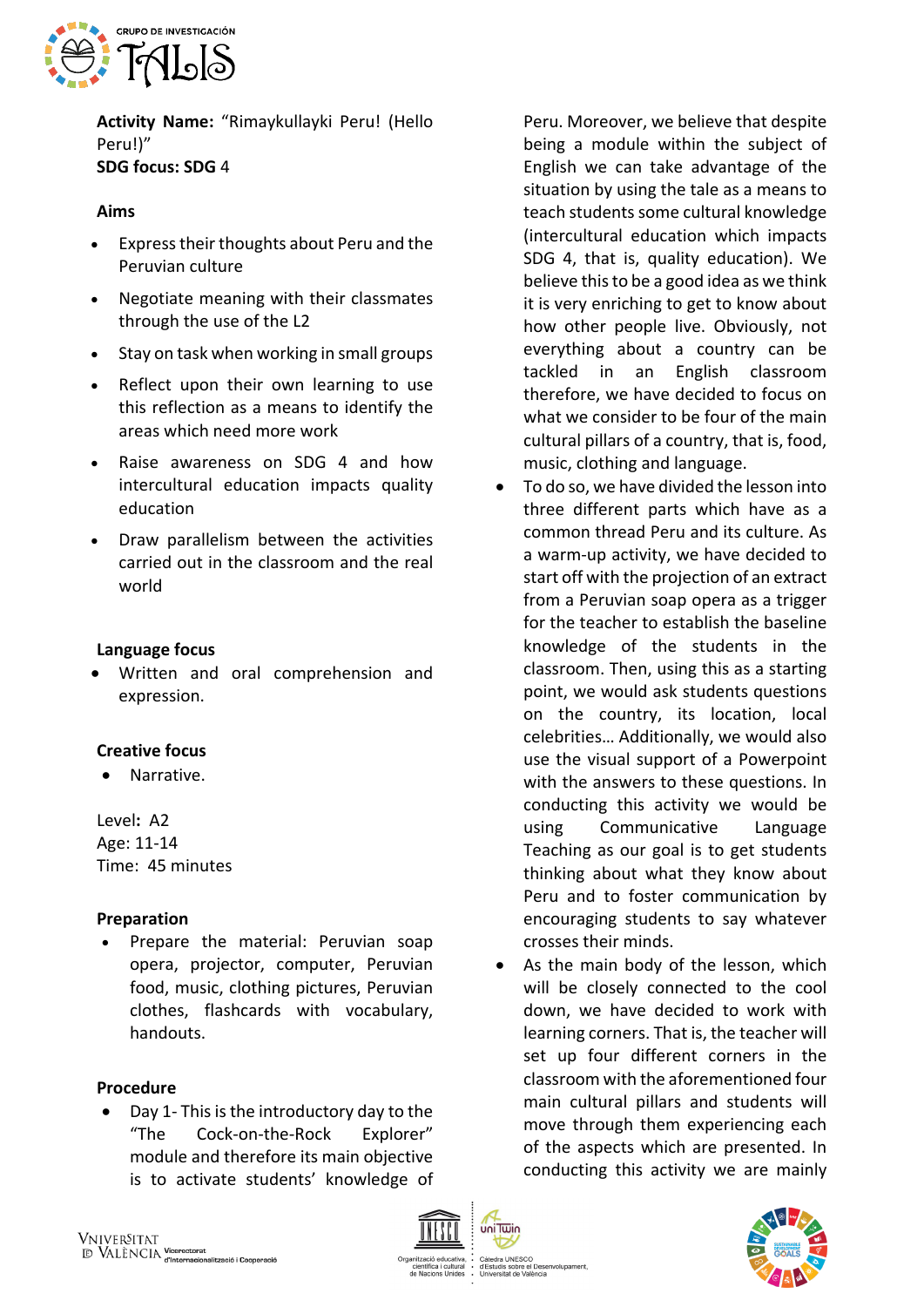

employing Communicative Language Teaching, however, Grammar Translation will also be used in the language corner where students have to match the word by guessing its meaning in the three different languages.

- Finally, as the cooldown to our session, we would provide students with a worksheet which they would have to fill in by briefly describing what they have thought and learnt on each of the corners. This will be done individually and will conform the first part of a crosscurricular activity which will have as an end result the creation of a leaflet. It is cross-curricular because it will be done in conjunction with the Spanish and the Valencian department. Additionally, in doing it we would be using Task-Based Learning because students' work is always directed at the fulfilment of a realistic final task so that motivation is increased, and pupils strive to do their best instead of focusing solely on the English language.
- Activity 1. Warm-up: Students watch the Peruvian soap opera extract. They watch it twice. The first time around unaided and the second time they are given a transcript to follow. Right after the teacher asks them questions such as: Can you tell where this is set? Do you know of any local celebrities? What do you know about Peru? What is their flag like? To help students, the questions, as well as the answers (usually in the form of an image), will be projected on a Powerpoint presentation. The teacher encourages participation by randomly choosing students to answer the questions. The teacher assures students there is no right or wrong answer to foster communication. In doing this activity we would be using communicative language teaching as our goal is to get students thinking about what they know about Peru but mainly,

what we aim to do is to foster communication by encouraging students to say whatever crosses their minds so that they start thinking in English. Additionally, errors will be seen as a natural outcome of the development of communication skills as students will be using the language spontaneously. With regards to the role of the teacher during this activity, he will not limit himself to interact with students but will act as an independent participant which consequently means that students become managers of their own learning (10 minutes).

• Activity 2. Body: Students are divided into four groups and assigned one of the four corners. The teacher informs the students that these corners are part of an art exhibition. He makes sure that they are aware of the prompts on each of the corners as these provide them with questions to start discussing as well as conversation starters. Then, each of these groups is divided into pairs or groups of three which are given the task to experience the corners together and share their impressions using the prompts to help them. Every 4 minutes, the teacher asks students to move to the next corner. During the activity, the teacher moves around the room to make things clear as well as to make sure that English is the language being spoken. In the development of this activity, mainly communicative teaching will be employed as its main aim is to position students as negotiators of meaning, that is, they have to make themselves understood within their group as well as to discuss their thoughts for each of their corners. Furthermore, authentic materials are used so that students are allowed to develop strategies to understand language as it would actually be used by native speakers. Moreover, the fact that



dis sobre el Des<br>sitat de València

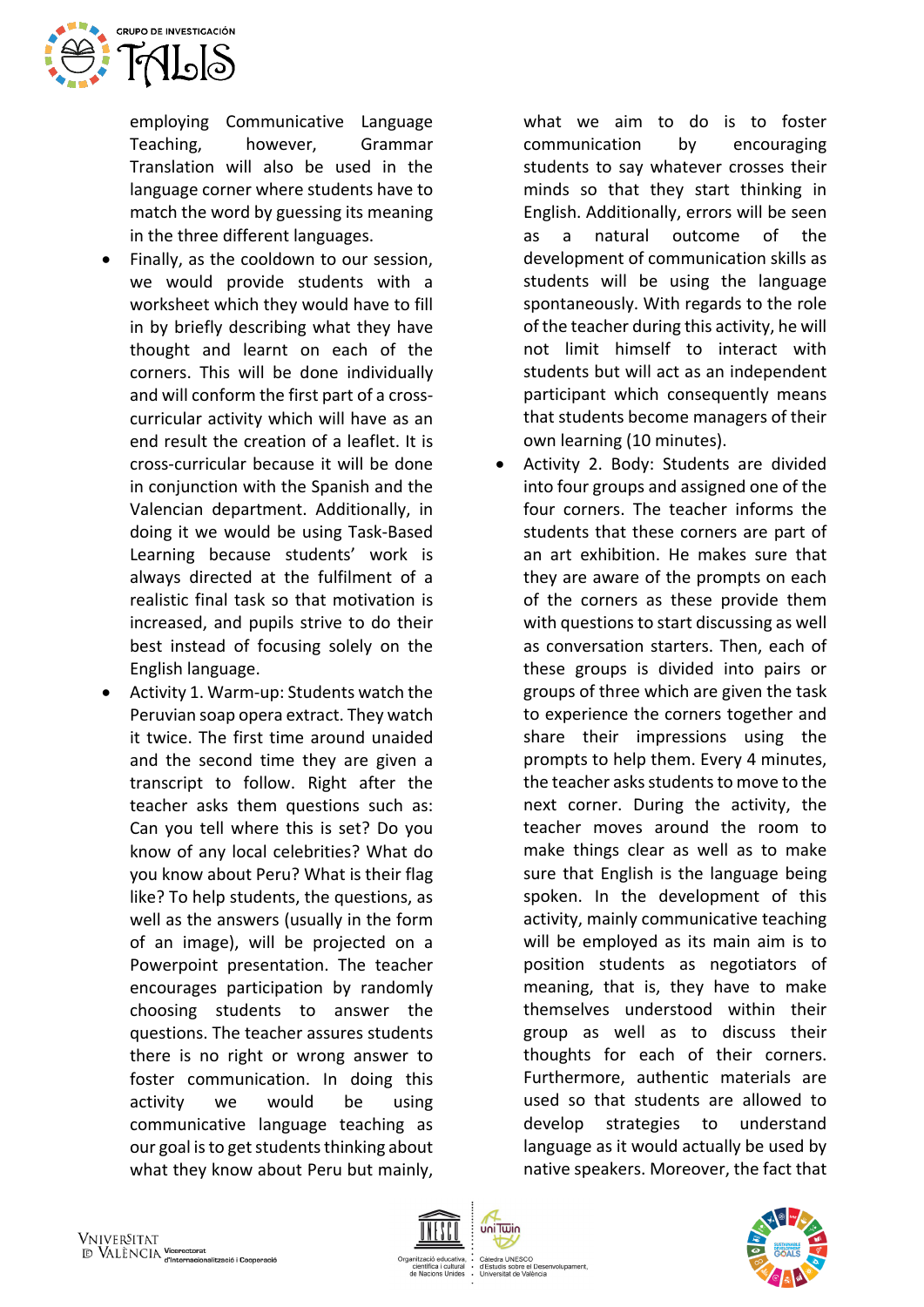

it is done in small groups means that students are allowed to feel more confident to try out ideas which can then later be communicated to the rest of the class, as well as to acquire vocabulary and grammar constructions from their fellow group members. As a result of the way the task is posed, a real situation at an exhibition, students get to experience in a lesson something which they might also have to experience in the real world. It is mainly communicative because grammartranslation will also be used in the language corner where students have to match the word by guessing in the three different languages (English, Spanish and Quechua). We believe grammartranslation to be a good option because it helps to embrace differences and to establish the links between the three languages (15 minutes).

- Activity 3. Cooldown: The teacher distributes the handout with prompts and asks students to fill it in with what they have learnt during the lesson. Before telling students to start with the activity, the teacher makes sure they all understand what is expected from them by picking a couple of students to answer some of the questions orally. This handout will, later on, be used by students to write up the final activity. When they have finished answering the questions, the teacher asks some of the students to read them to the class. This last part of the lesson is based on Task-Based Learning because it is conceived to be part of a project which has a final product the creation of a leaflet in collaboration with the Spanish and the Valencian department, that is the employment of a cross-curricular activity. Filling in the handout would be the first part of the project which will then be developed with a trip and with the final creation of a leaflet.
- The idea is for the three teachers to get together and agree to work on three different stories which also contain cultural values like The Cock-of-the-Rock Explorer and which have as a common theme Peru. Moreover, a trip will be organized to the Peruvian Cultural Association in Valencia so that students get the chance to talk to native people and learn more about their culture. The final activity for the three subjects is for students to capture what they have learnt, both in the classroom and during the trip, in a leaflet in the three different languages in groups of three. Additionally, these leaflets could then be showcased around the school so that visitors and other students can see them. The reason for using TBL to complete this activity is to help students forget that they are using a foreign language. In doing this activity students will be motivated and do their best to make themselves proud as many other people are going to be the witness of the quality of their work. Finally, by using TBL, students will have much more varied exposure to language which will arise according to students' needs, hence, autonomous learning will be promoted instead of having the teacher decide what they consider to be important (20 minutes).

### **Follow-up**

• Consider:

1.1 To be able to identify the main ideas in an oral text. 1.2 To identify the main sociocultural and sociolinguistic features in the text. 1.3 To guess the meaning of words using the context as well as the visual support.

2.1 To produce with the help of the prompts given by the teacher well-structured oral texts despite there being occasional pauses



uni Twin

Cátedra UNESCO<br>d'Estudis sobre el Desenvolupament, idis sobre el Des<br>rsitat de València

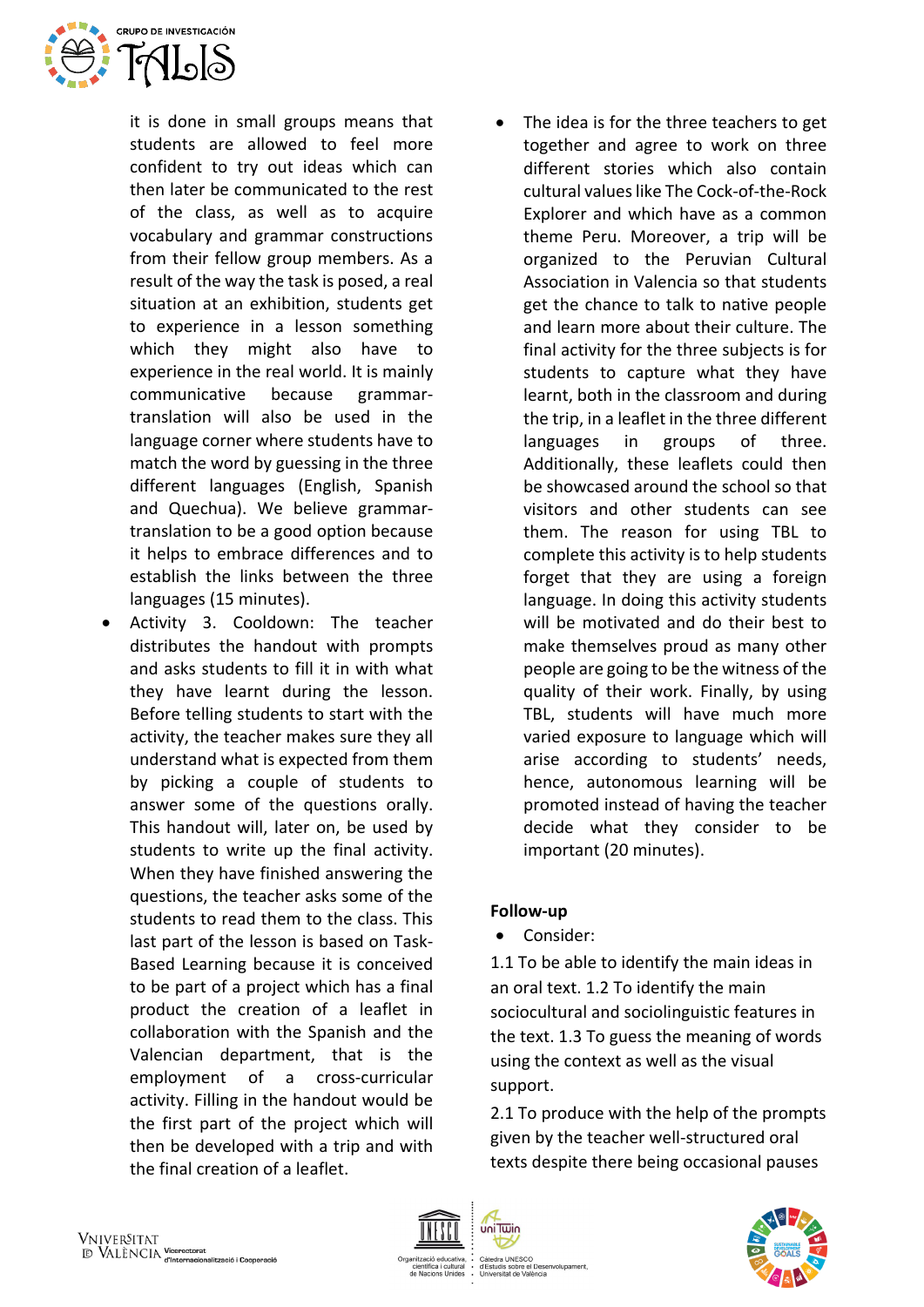

and hesitations. 2.2 To use previous knowledge of linguistics and paralinguistics in the construction of their speech. 2.3 To use tone, rhythm, and cadence to enhance communication even though there might be some errors.

3.1 To understand the main ideas in a written text. 3.2 To guess the meaning of words in a written text from the context.

4.1 To produce very brief written texts. 4.2 To adequate the register and the vocabulary used in written texts to the aim of the task.

#### **Warm-up**

Youtube video - soap opera (0,15-0,55)[:](https://youtu.be/rUynqZzxubU?t=16) <https://youtu.be/rUynqZzxubU?t=16>

Transcript: "How could you have kept such a secret from me? I am your daughter, your flesh and blood. You know how I felt abandoned! That my sisters and my brothers didn't care for me. That my mother did not love me.

You know how much I wanted to be part of my family and you, my father, you were there all along. I trusted you, I respected you, I loved you for being like a father to me and now to know that you are my father… How can you be so cruel?"

### **Presentation (example):**



What is the flag like?



#### Food corner:



(These, if possible, will be prepared by the teacher so that students can try them)

Music:

[https://www.youtube.com/watch?v=elb5FiimnE](https://www.youtube.com/watch?v=elb5FiimnEo) [o](https://www.youtube.com/watch?v=elb5FiimnEo)